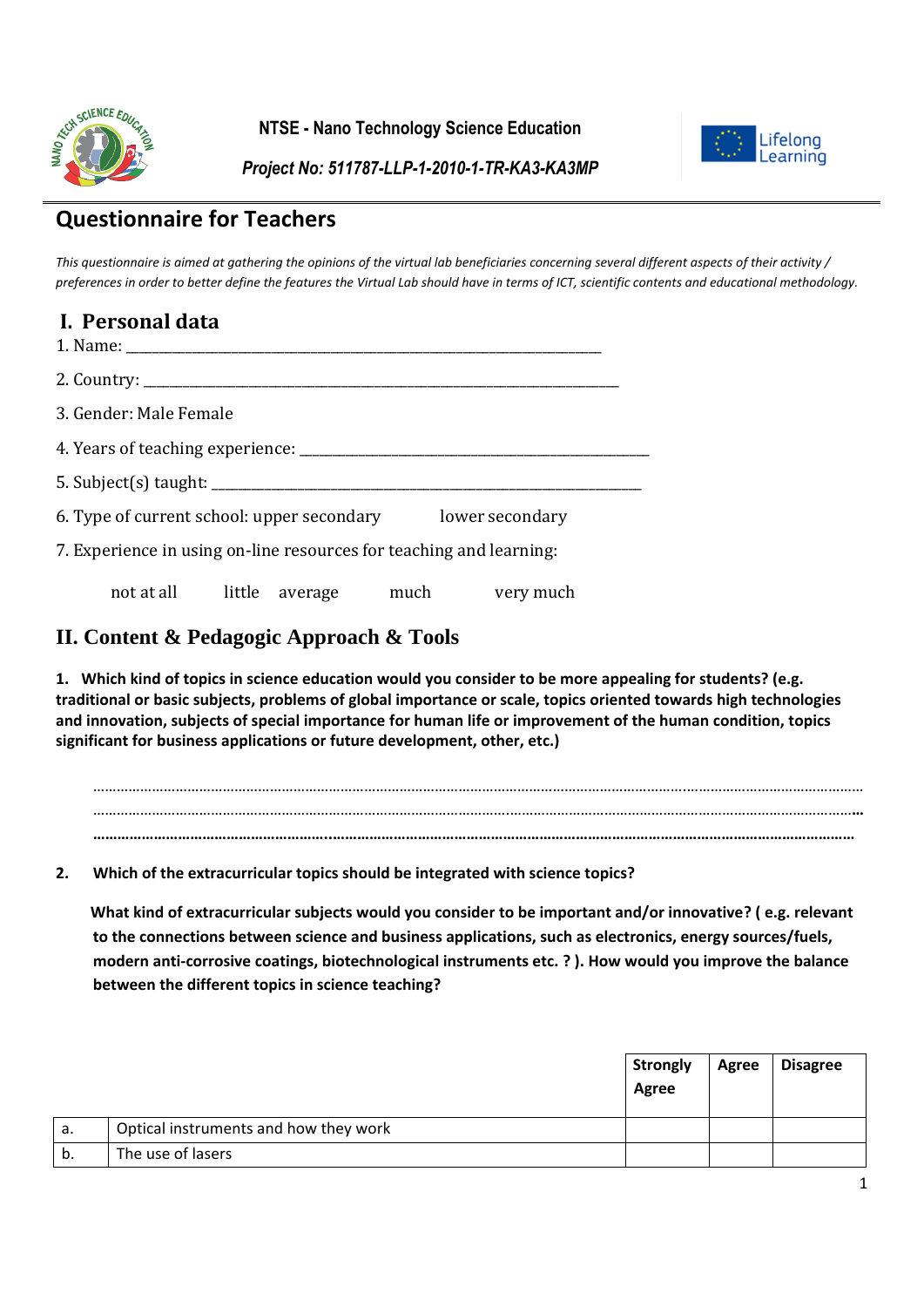| C.     | How CDs and DVDs store and play sound and image                         |  |  |
|--------|-------------------------------------------------------------------------|--|--|
| d.     | Organic and ecological farming without use of pesticides and artificial |  |  |
|        | fertilizers                                                             |  |  |
| e.     | How radios and TVs work                                                 |  |  |
| f.     | How mobile phones can send and receive messages                         |  |  |
| g.     | Life and death and human soul                                           |  |  |
| h.     | Why we can see the rainbow                                              |  |  |
| i.     | The ozone layer and how it may be affected by humans                    |  |  |
| j.     | How technology helps us to handle waste, garbage and sewage             |  |  |
| k.     | How energy can be saved or used in a more effective way                 |  |  |
| I.     | How gene technology prevent diseases /базисни/                          |  |  |
| m.     | Very recent inventions and discoveries in science and technology        |  |  |
| n.     | Nanotechnology and its uses                                             |  |  |
| Other: |                                                                         |  |  |
|        |                                                                         |  |  |

# **3. Do you have any knowledge about nanotechnology? YES NO**

|    | If yes, which of the curriculum topics are related with nanotechnology?                                      |  | <b>NO</b> | <b>NOT</b><br><b>SURE</b> |
|----|--------------------------------------------------------------------------------------------------------------|--|-----------|---------------------------|
| a. | Chemicals, their properties and how they react                                                               |  |           |                           |
| b. | Parts of human body and how the systems work                                                                 |  |           |                           |
| c. | Structure of DNA, genetic studies, heredity and how genes influence<br>how we develop reproduction in humans |  |           |                           |
| d. | How plants and animals grow and reproduce                                                                    |  |           |                           |
| e. | How people, animals, plants and the environment depend on each<br>other                                      |  |           |                           |
| f. | Atom, molecules and chemical bonding                                                                         |  |           |                           |
| g. | Light and its nature                                                                                         |  |           |                           |
| h. | Radioactivity and its effects                                                                                |  |           |                           |
| i. | The nature of sound and its properties                                                                       |  |           |                           |
| j. | Velocity and the relationship between velocity, time and road                                                |  |           |                           |
| k. | The structure of cell, mitosis and meiosis                                                                   |  |           |                           |
| I. | Simple machines and how they ease our lives                                                                  |  |           |                           |
| m. | Electricity and its properties                                                                               |  |           |                           |
| n. | Optics and how they are used in our daily lives                                                              |  |           |                           |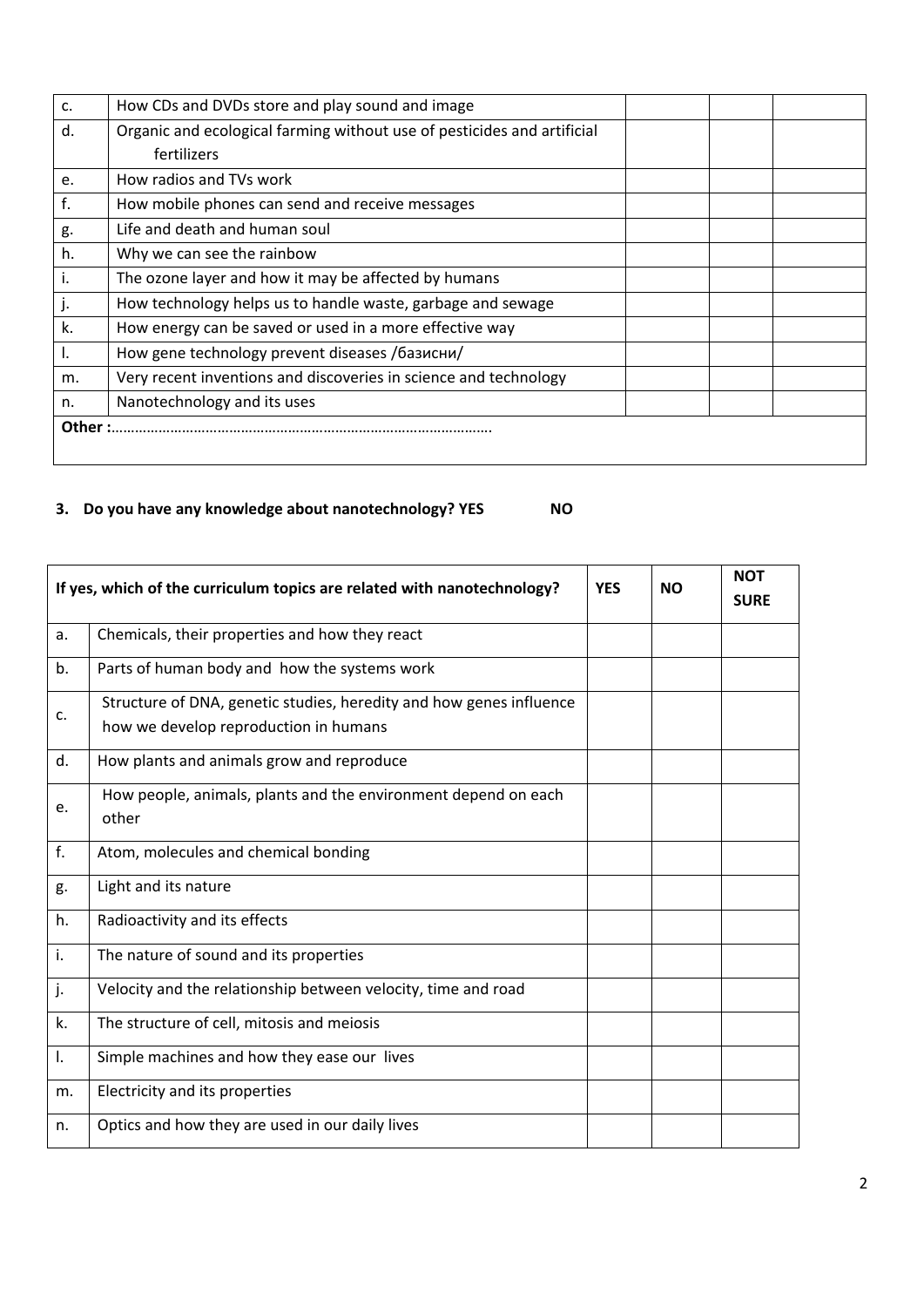| 0.     | Structure of Earth and how earthquakes happen |  |  |
|--------|-----------------------------------------------|--|--|
| p.     | Clouds, rain and the weather                  |  |  |
| r.     | Sustainable energy and its sources            |  |  |
| S.     | heat and temperature                          |  |  |
| t.     | Technology and its interaction with science   |  |  |
| Other: |                                               |  |  |
|        |                                               |  |  |
|        |                                               |  |  |
|        |                                               |  |  |

### **4. Which science topics do you think that should be supported with experiments for a meaningful and permanent learning?**

# **......................................................................................................................................................................... ......................................................................................................................................................................... .........................................................................................................................................................................**

### **5. Science education should involve the following;**

|    | <b>Strongly</b>                                                     |       | Agree | <b>Disagree</b> |
|----|---------------------------------------------------------------------|-------|-------|-----------------|
|    |                                                                     | Agree |       |                 |
| a. | Make pupils aware of the unlimited aspects of science               |       |       |                 |
| b. | Be able to use scientific equipment skillfully                      |       |       |                 |
| c. | Be able to demonstrate experiments                                  |       |       |                 |
| d. | Use information technology                                          |       |       |                 |
| e. | Expect pupils to use the proper terminology correctly               |       |       |                 |
| f. | Link new science learning to everyday experiences                   |       |       |                 |
|    | Help pupils to understand the importance of science in modern       |       |       |                 |
| g. | business applications                                               |       |       |                 |
| h. | Encourage pupils to try out their own ideas in experiments          |       |       |                 |
| i. | Teach pupils to understand science concepts                         |       |       |                 |
| j. | Frequently revise previous learning                                 |       |       |                 |
| k. | Show how classroom learning relates to phenomena in outside         |       |       |                 |
|    | world and everyday life                                             |       |       |                 |
| Ι. | Explain to pupils how to use the scientific knowledge and why their |       |       |                 |
|    | science activity is important,                                      |       |       |                 |
| m. | Help pupils become aware of the benefits and misuses of science     |       |       |                 |
| n. | Relate each new idea (concept) to ones the pupils have already      |       |       |                 |
|    | learnt                                                              |       |       |                 |
| 0. | Use visits to industry to support science learning                  |       |       |                 |
| p. | Use field trips to support science learning                         |       |       |                 |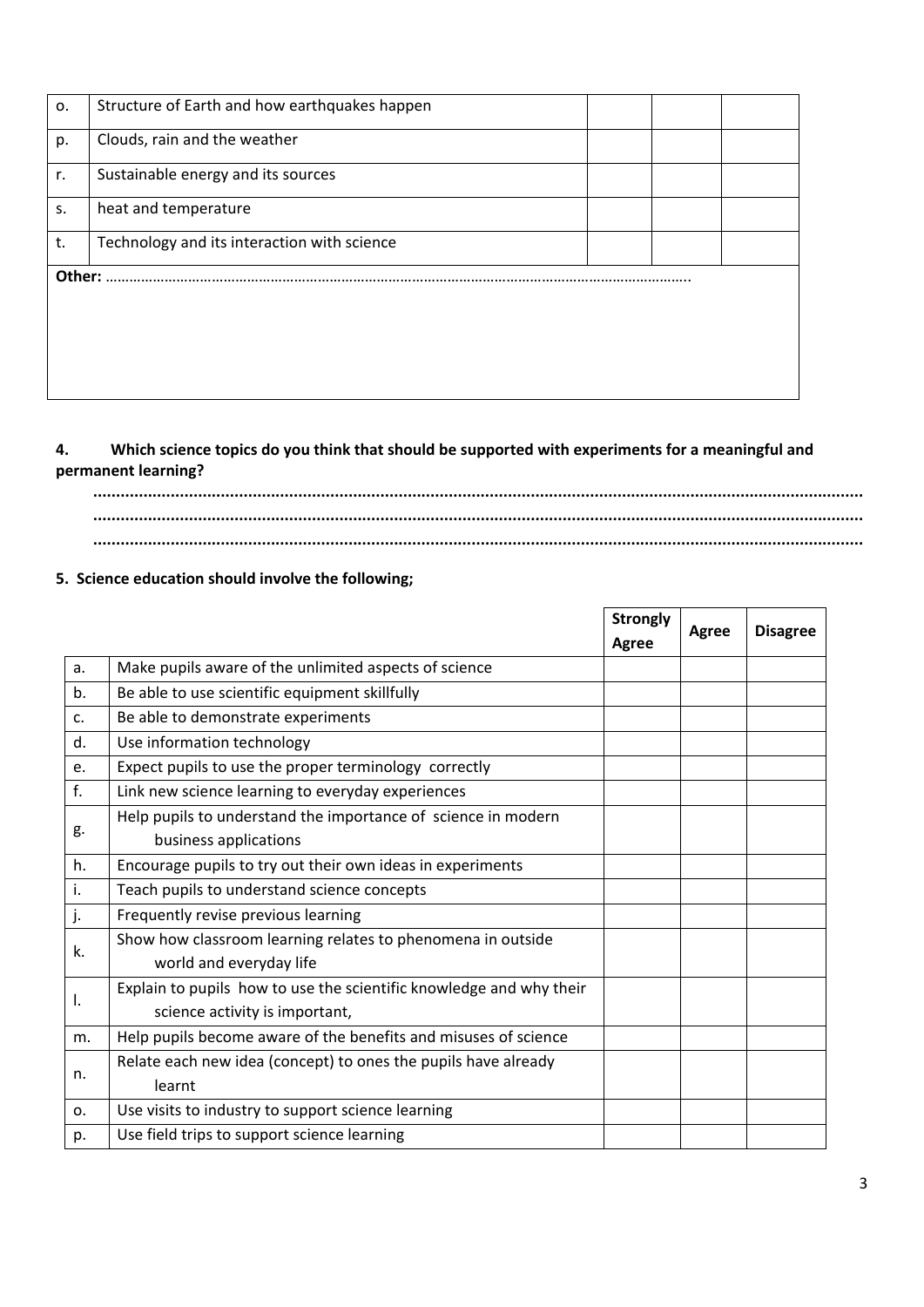|       | Develop a personal interest in science (e.g. find new and exciting  |  |  |
|-------|---------------------------------------------------------------------|--|--|
| r.    | scientific topics to enrich their understanding of new horizons)    |  |  |
|       | Enable the pupils to integrate with everyday lives and problems of  |  |  |
| s.    | global importance, scientific/technological achievements            |  |  |
|       | Raise awareness related to the nanotechnology by introducing short  |  |  |
| t.    | talks at the last 10 minutes of learning unit                       |  |  |
|       | Offer short reports on modern achievements in science at the micro- |  |  |
| u.    | and nano-level to be added to every learning unit                   |  |  |
| Other |                                                                     |  |  |
|       |                                                                     |  |  |
|       |                                                                     |  |  |

# **6. The most effective ways to teach a particular scientific topic in a modern way generally would be:**

|                             | $\mathbf{1}$    | $\overline{2}$ | 3     | 4        |
|-----------------------------|-----------------|----------------|-------|----------|
|                             | <b>Disagree</b> | Doubtful       | Agree | Strongly |
|                             |                 | about          |       | agree    |
|                             |                 | it             |       |          |
| Formal lessons              |                 |                |       |          |
| Reading textbooks           |                 |                |       |          |
| Watching clips and          |                 |                |       |          |
| documentaries               |                 |                |       |          |
| Interactive computer based  |                 |                |       |          |
| tools                       |                 |                |       |          |
| Direct experiments using    |                 |                |       |          |
| measuring equipment         |                 |                |       |          |
| Pre-recorded or filmed      |                 |                |       |          |
| experiments with            |                 |                |       |          |
| explanations                |                 |                |       |          |
| Less structured experiments |                 |                |       |          |
| Other (please specify)      |                 |                |       |          |
|                             |                 |                |       |          |
|                             |                 |                |       |          |
|                             |                 |                |       |          |

### **7. Please, rate the importance of the following tools for an online virtual lab:**

|        |                 |          | ີ     |          |
|--------|-----------------|----------|-------|----------|
|        | <b>Disagree</b> | Doubtful | Agree | Strongly |
|        |                 | about it |       | agree    |
| Texts  |                 |          |       |          |
| Images |                 |          |       |          |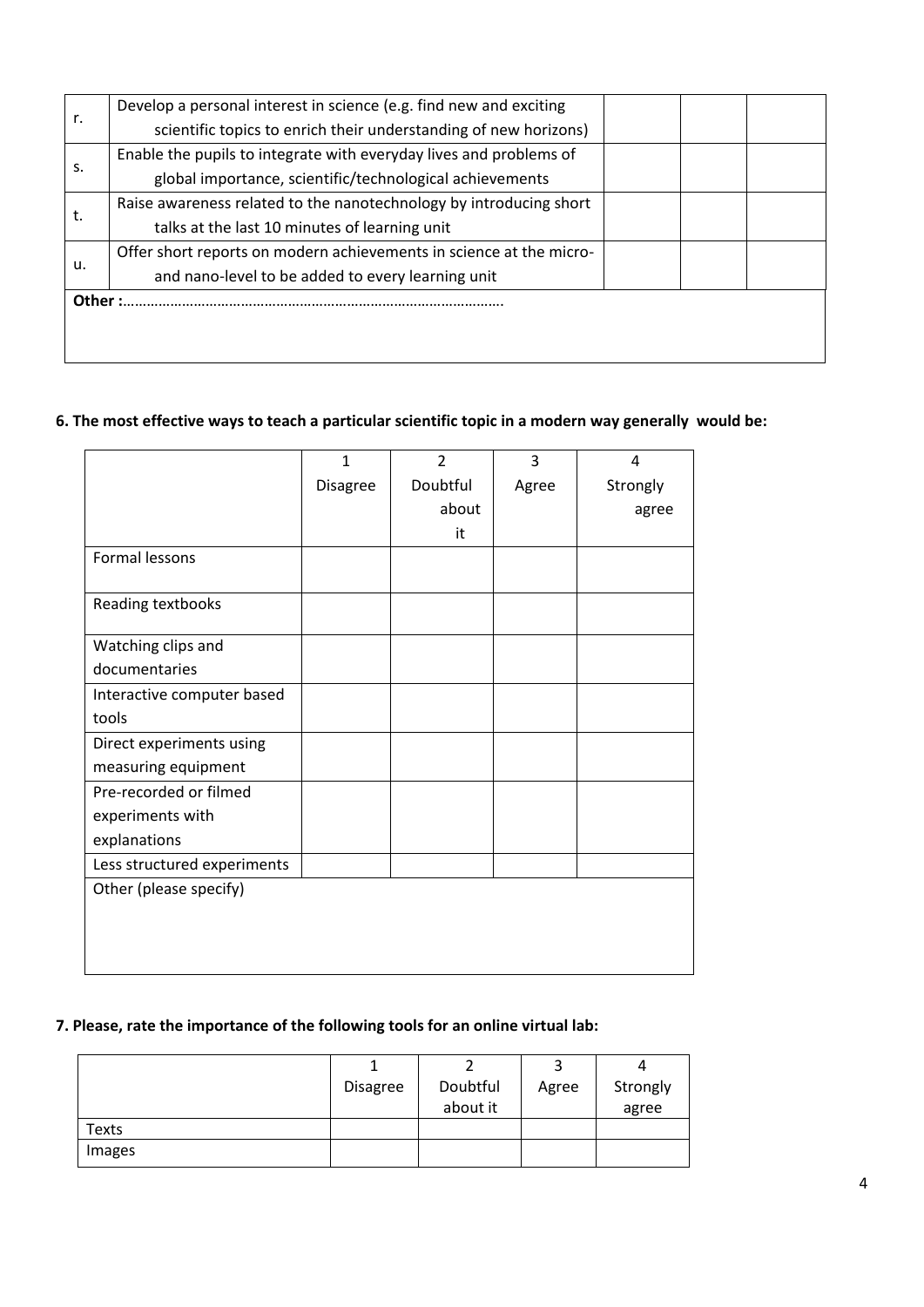| Video                         |  |  |
|-------------------------------|--|--|
| Simulations                   |  |  |
| Interactive simulations       |  |  |
|                               |  |  |
| Procedures to carry out       |  |  |
| experiments with the students |  |  |
| Resource library              |  |  |
| Other (please specify)        |  |  |
|                               |  |  |
|                               |  |  |

# **8. What type of lab approach you prefer?**

|                                                      | <b>Disagree</b> | Doubtful | Agree | Strongly |
|------------------------------------------------------|-----------------|----------|-------|----------|
|                                                      |                 | about it |       | agree    |
| Cook-book type laboratory activities (step-by step   |                 |          |       |          |
| instructions) to verify scientific facts.            |                 |          |       |          |
| Inquiry-based laboratory activities (students decide |                 |          |       |          |
| how to conduct the activity, and have to explore in  |                 |          |       |          |
| order to figure out how the world works).            |                 |          |       |          |

# **9. What do you think that the appropriate activities in a laboratory would be;**

|                                                           |                 | 2        | 3     | 4        |
|-----------------------------------------------------------|-----------------|----------|-------|----------|
|                                                           | <b>Disagree</b> | Doubtful | Agree | Strongly |
|                                                           |                 | about it |       | agree    |
| Students should get involved with scientifically oriented |                 |          |       |          |
| questions.                                                |                 |          |       |          |
| Students should have (be provided with) the ability to    |                 |          |       |          |
| determine what data allows them to develop and            |                 |          |       |          |
| evaluate scientific explanations.                         |                 |          |       |          |
| Students should have (be provided with) the ability to    |                 |          |       |          |
| formulate their own explanations from the evidence        |                 |          |       |          |
| they have obtained.                                       |                 |          |       |          |
| Students should have (be provided with) the ability to    |                 |          |       |          |
| expand upon their findings and relate those findings to   |                 |          |       |          |
| similar situations.                                       |                 |          |       |          |
| Students should have (be provided with) the ability to    |                 |          |       |          |
| communicate their experimental findings to others in      |                 |          |       |          |
| class via written laboratory reports.                     |                 |          |       |          |
| Students should be able to have access to experiments     |                 |          |       |          |
| on-line which cannot be done in a laboratory              |                 |          |       |          |
|                                                           |                 |          |       |          |
|                                                           |                 |          |       |          |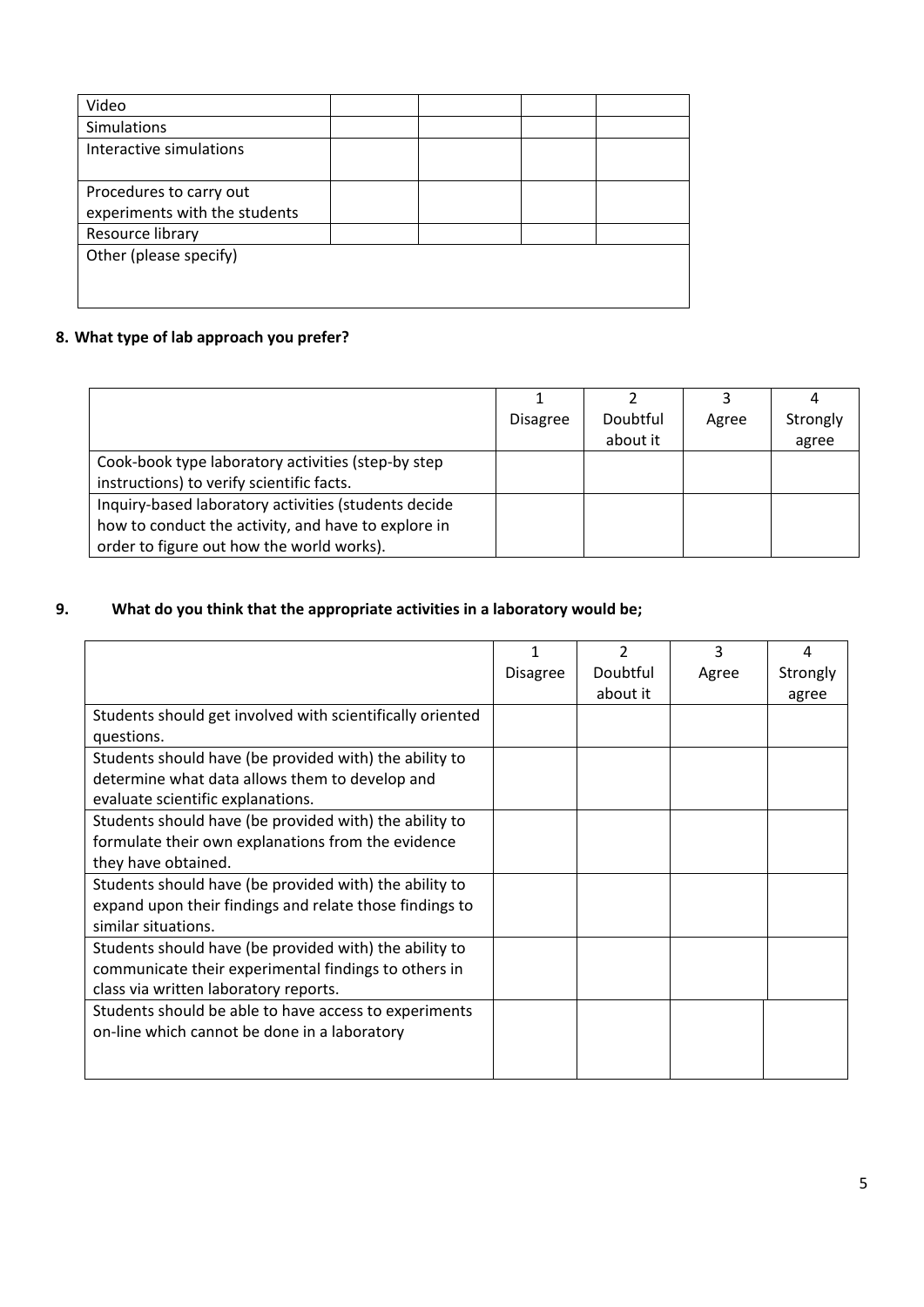### **10. If you were to create your own laboratory, the students should be able to:**

|                                             |                 | $\mathcal{P}$ | 3     | 4              |
|---------------------------------------------|-----------------|---------------|-------|----------------|
|                                             | <b>Disagree</b> | Doubtful      | Agree | Strongly agree |
|                                             |                 | about it      |       |                |
| Make observations.                          |                 |               |       |                |
| Pose questions.                             |                 |               |       |                |
| Have access to an e-Library (other sources  |                 |               |       |                |
| of information).                            |                 |               |       |                |
| Plan investigations.                        |                 |               |       |                |
| Reviewing what is already known in light of |                 |               |       |                |
| experimental evidence.                      |                 |               |       |                |
| Use (virtual) tools to gather, analyze and  |                 |               |       |                |
| interpret data.                             |                 |               |       |                |
| Propose answers, explanations, and          |                 |               |       |                |
| predictions.                                |                 |               |       |                |
| Communicate the results.                    |                 |               |       |                |
| Identify assumptions.                       |                 |               |       |                |
| Use critical and logical thinking.          |                 |               |       |                |
| Consider alternative explanations.          |                 |               |       |                |

#### **11. How well are you able to manage with using ICT tools for teaching Science topics?**

| $\bigcirc$ poor | $\bigcirc$ average | $\overline{Q}$ good | $\overline{Q}$ excellent |
|-----------------|--------------------|---------------------|--------------------------|
|                 |                    |                     |                          |

#### **12. To what extent do you implement ready-made ICT tools for teaching Science topics?**

| $\cup$ never | O sometimes | $\overline{Q}$ often | $\overline{Q}$ always |
|--------------|-------------|----------------------|-----------------------|
|--------------|-------------|----------------------|-----------------------|

#### **13. What is the purpose of using Nano-Tech experiments in your classroom by the use of ICT?**

- $\Box$  To let students understand the core aspects of the nano-technology
- $\Box$  To provide students with nano-tech examples
- $\Box$  To verify hypothesis, theories or models from nano-technology area
- $\Box$  To raise the students' motivation for learning nano-technology

### **14. What kind(s) of ICT tools do you use for presenting Science/Nano-Tech experiments in your lessons?**

| □ PowerPoint Presentations | D Digital Images | $\Box$ Video clips |  | □ Virtual Experiments |
|----------------------------|------------------|--------------------|--|-----------------------|
|----------------------------|------------------|--------------------|--|-----------------------|

**Other, please specify…**

#### **15. Evaluate (on a scale from 1 to 4) how important are ICT tools to you for the purpose of promoting an inquiry based/creative learning environment in Science teaching?**

| a) as a method to explain the "Inquiry Based Science Education" concept                                                                                                                                                                                                                                                                     |  |  |
|---------------------------------------------------------------------------------------------------------------------------------------------------------------------------------------------------------------------------------------------------------------------------------------------------------------------------------------------|--|--|
| b) as a way for better planning of an experiment                                                                                                                                                                                                                                                                                            |  |  |
| c) as a channel for guiding students to explain scientific aspects and propose<br>hypothesis for investigation                                                                                                                                                                                                                              |  |  |
| d) as a method to enhance creativity in teaching and learning process                                                                                                                                                                                                                                                                       |  |  |
| $\mathcal{L} = \mathbf{I}$ and $\mathcal{L} = \mathbf{I}$ and $\mathbf{I} = \mathbf{I}$ and $\mathbf{I} = \mathbf{I}$ and $\mathbf{I} = \mathbf{I}$ and $\mathbf{I} = \mathbf{I}$ and $\mathbf{I} = \mathbf{I}$ and $\mathbf{I} = \mathbf{I}$ and $\mathbf{I} = \mathbf{I}$ and $\mathbf{I} = \mathbf{I}$ and $\mathbf{I} = \mathbf{I}$ and |  |  |

(Scale:  $1$  – not at all;  $2$  – very little;  $3$  – to some extent;  $4$  – to great extent)